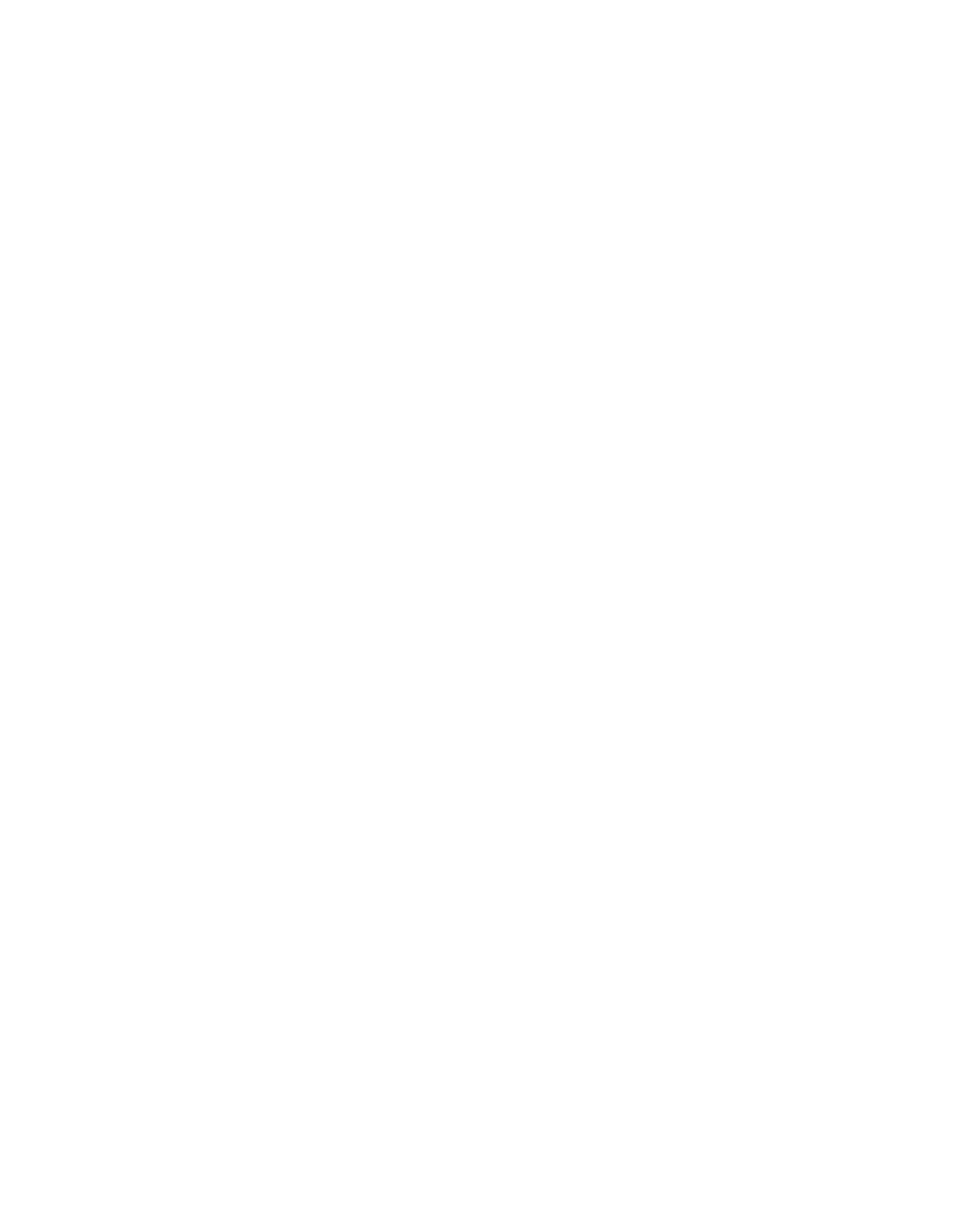### Further examples to a question of Atiyah

Markus Neuhauser

March 31, 2009

#### Abstract

This note presents how the computation of the spectrum of a multiple of the Markov operator of the simple random walk on the Cayley graph of an HNN-extension of the lamp-lighter group from [2] can be used to obtain new examples that the answer to a strong form of a question formulated by Atiyah [1] is negative. Apparently there seems to be only one other known example. A positive answer would have predicted the values of von Neumann dimensions of the kernels of operators corresponding to multiplication with matrices whose entries are group algebra elements on powers of Hilbert spaces of squaresummable functions on the group. The original question of Atiyah is apparently not answered up to now.

For a finitely generated group  $\Gamma$  right multiplication with  $A \in \mathbb{C}\Gamma$  on CΓ induces a bounded linear operator on the Hilbert space  $\ell^2(\Gamma)$ . Denote this operator also by A. In the sequel A is self-adjoint. In this case  $A =$  $\int \sigma dE(\sigma)$  where E is a spectral measure on **R**. Then  $E(\{0\}) : \ell^2(\Gamma) \to$  $\ell^2(\Gamma)$  is the orthogonal projection onto ker (A). Let e denote the neutral group element of  $\Gamma$ . Consider e also as the corresponding element of  $\ell^2(\Gamma)$ . Let  $\mu(B) = \langle E(B) e, e \rangle$  then  $\int \sigma d\mu(\sigma) = \langle eA, e \rangle$ . Define now the von Neumann dimension:

dim<sub>Γ</sub> (ker A) =  $\mu$  ({0})

Let fin  $(\Gamma) = \{H \leq \Gamma : |H| < \infty\}$  be the set of all finite subgroups of  $\Gamma$ and  $F_{\Gamma} = \sum_{H \in \text{fin}(\Gamma)} |H|^{-1} \mathbf{Z}$  an additive subgroup of **Q**. If  $\Gamma$  is a group that satisfies the strong form of the question of Atiyah this would imply that for  $A \in \mathbb{C}\Gamma$  holds dim<sub> $\Gamma$ </sub> (ker  $A \in F_{\Gamma}$  see for example [5, page 369]. The following presents new examples for which this does not hold.

**Theorem 1** Let  $q \ge 2$  and the group  $\Gamma$  be given by the set of affine matrices

$$
\left\{ \left( \begin{array}{cc} x^{\alpha}(x+1)^{\beta} & f \\ 0 & 1 \end{array} \right) : \alpha, \beta \in \mathbf{Z}, f \in (\mathbf{Z}/q\mathbf{Z}) \left[ x^{-1}, (x+1)^{-1}, x \right] \right\}
$$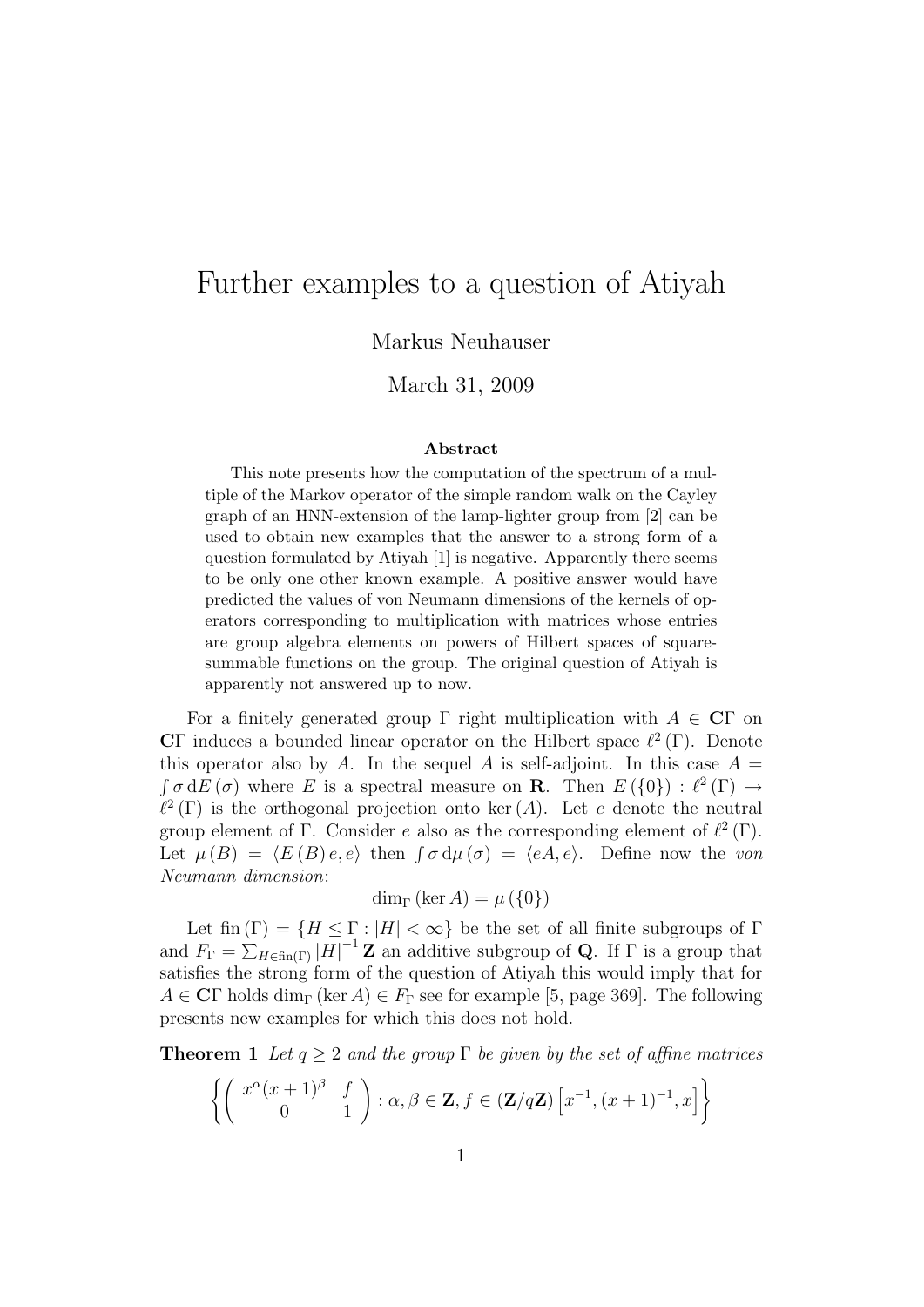then  $\Gamma$  is metabelian and in particular elementary amenable. The order of every finite subgroup of  $\Gamma$  is a divisor of a power of q. There exists an  $A \in \mathbb{C}\Gamma$ such that:

$$
\dim_{\Gamma} (\ker A) = \frac{2(q-1)}{(q^2+1) (q+1)^2}
$$

The denominator  $(q^2 + 1)(q + 1)^2$  is coprime to q. For example for  $q = 2$ the von Neumann dimension in Theorem 1 results in 2/45. Hence these are examples that do not satisfy the preceding conclusion. The first such example was presented in [4]. But in contrast to that the spectrum of the operator A here is determined on  $\ell^2(\Gamma)$  and not only on the canonically embedded subspace ismorphic to  $\ell^2(H)$  where H is a subgroup of  $\Gamma$ .

In [3] values of dim<sub>Γ</sub> (ker A) are computed for which it is conceivable but not proven that they are not rational. In case this is true it would provide a negative answer to Atiyah's question from [1].

In terms of analytic  $L^2$ -Betti numbers  $b_p^{(2)}(M,g)$  introduced by Atiyah which measure the size of the space of harmonic square-integrable  $p$ -forms on the universal covering  $\tilde{M}$  of a closed Riemannian manifold  $(M, q)$  the strong form of the question of Atiyah can be formulated in the following way see for example [4]: If M has  $\Gamma$  as its fundamental group then  $b_p^{(2)}(M,g) \in F_{\Gamma}$ .

As in [4] the following result can be obtained which is proven from Theorem 1 in exactly the same way as there.

**Theorem 2** Let  $q \geq 2$ . There exists a smooth oriented closed Riemannian manifold  $(M, g)$  of dimension 7 with  $\pi_1(M) = \Gamma$  such that for the third L 2 -Betti number holds

$$
b_3^{(2)}\left(M,g\right) = \frac{2(q-1)}{\left(q^2+1\right)\left(q+1\right)^2}
$$

where  $b_3^{(2)}$  $\mathcal{L}^{(2)}_3(M,g)$  denotes the combinatorial  $L^2$ -Betti number of a triangulation of M.

The group  $\Gamma$  is now described as a presentation in terms of generators and relations. It is an HNN-extension of the lamp-lighter group see also [2].

**Proposition 3** The group  $\Gamma$  is isomorphic to the group given by the presentation

$$
\langle a, t, s : a^q, [t, s], [tat^{-1}, a], atat^{-1}sa^{-1}s^{-1}\rangle
$$

where an isomorphism is defined by:

$$
a \mapsto \left(\begin{array}{cc} 1 & 1 \\ 0 & 1 \end{array}\right), \quad s \mapsto \left(\begin{array}{cc} x+1 & 0 \\ 0 & 1 \end{array}\right), \quad t \mapsto \left(\begin{array}{cc} x & 0 \\ 0 & 1 \end{array}\right)
$$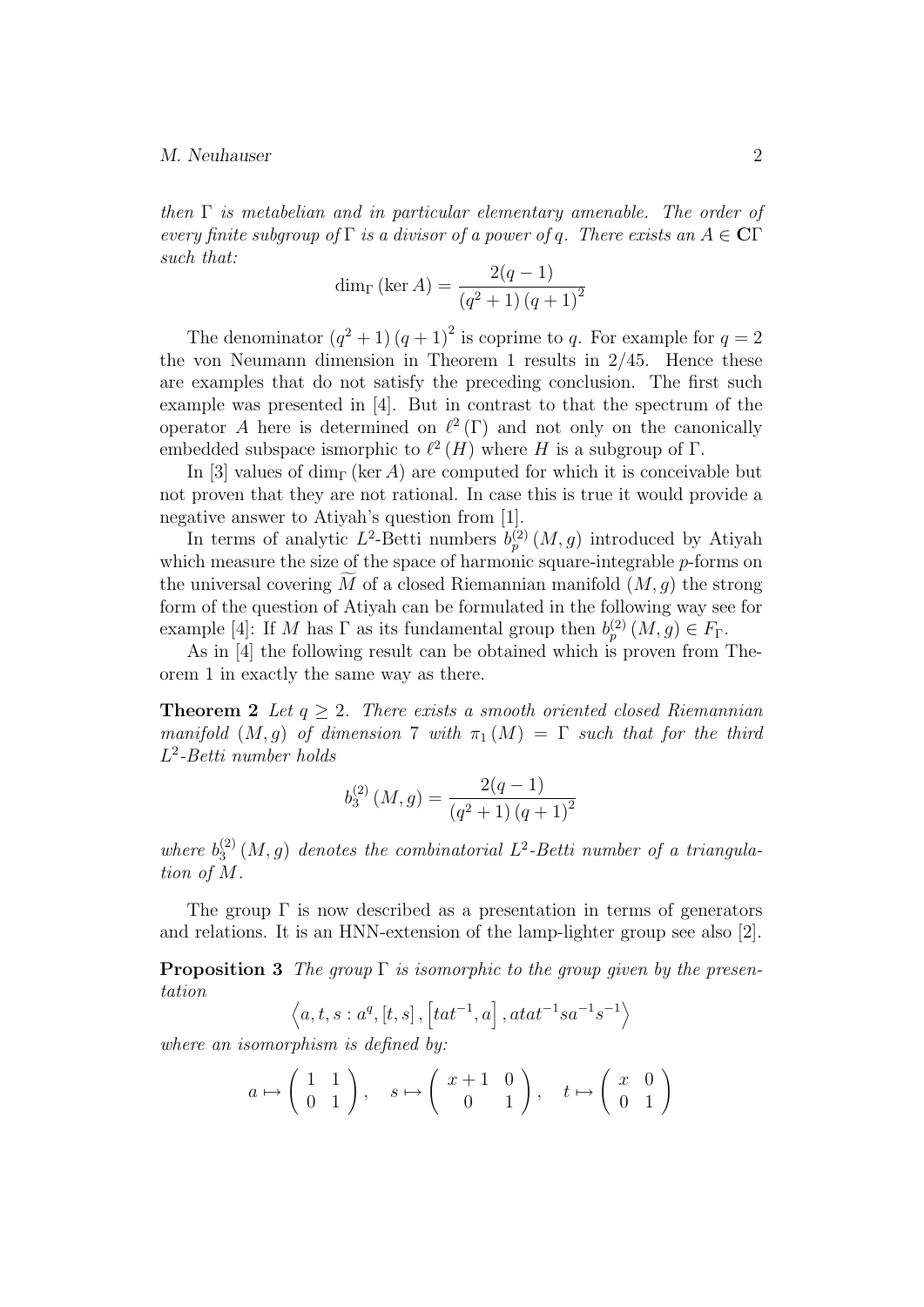**Proof.** These matrices fulfill the relations of a, s, and t of the presentation of this group and they generate Γ. Thus this mapping can be extended to an epimorphism from the three generators onto Γ.

Let  $w$  be an element of the group given by the preceding presentation. The relations show that w can be written as  $w = rs^{\beta}$  with  $\beta \in \mathbb{Z}$  and r an element of the subgroup generated by  $a$  and  $t$ . Suppose that  $w$  is mapped to the identity matrix by the defined homomorphism. This entails that  $\beta = 0$ .

The relations employ that not only  $tat^{-1}$  commutes with a but also  $t^jat^{-j}$ for all  $j \in \mathbf{Z}$  as by induction

$$
e = s \left[ t^j a t^{-j}, a \right] s^{-1} = \left[ t^j s a s^{-1} t^{-j}, s a s^{-1} \right] = \left[ t^j a t a t^{-j-1}, a t a t^{-1} \right]
$$
  
= 
$$
\left[ t^j a t^{-j} t^{j+1} a t^{-j-1}, a t a t^{-1} \right] = \left[ t^{j+1} a t^{-j-1}, a \right]
$$

and  $e = t^{-j} [t^j a t^{-j}, a] t^j = [a, t^{-j} a t^j].$ 

Thus r can be written as  $r = t^{\alpha} a^{k_0} t a^{k_1} t \cdots t a^{k_d} t^{\omega}$ . This is mapped to

$$
\left(\begin{array}{cc} x^{\alpha+d+\omega} & \sum_{j=0}^{d} k_j x^{j+\alpha} \\ 0 & 1 \end{array}\right)
$$

and implies that  $\alpha + d + \omega = 0$  and  $k_0 \equiv k_1 \equiv \cdots \equiv k_d \equiv 0 \mod q$ . Hence  $w = r = e$ . This proves that the mapping is one-to-one and hence an isomorphism is obtained.  $\Box$ 

It is easy to check that  $\Gamma$  is metabelian and that the order of every finite subgroup divides a power of q as claimed in Theorem 1. Indeed let  $N$  be the normal subgroup generated by a. It holds that  $N = \langle \{t^j a t^{-j} : j \in \mathbb{Z}\} \rangle \cong$  $\bigoplus_{\mathbf{Z}} (\mathbf{Z}/q\mathbf{Z})$  and  $\Gamma/N \cong \langle t, s : [t, s] \rangle \cong \mathbf{Z}^2$ . This proves that  $\Gamma$  is metabelian. If H is a finite subgroup of  $\Gamma$  then H must be a subset of N. Thus H is contained in  $(\mathbf{Z}/q\mathbf{Z})^h \leq N$  for some  $h \in \mathbf{N}$  which entails that the order of H divides  $q^h$ .

Theorem 4 Let

$$
A = \sum_{k=0}^{q-1} a^k (s+t) + \left(s^{-1} + t^{-1}\right) a^k + t^{-1} a^k s + s^{-1} a^k t \in \mathbb{Z}\Gamma
$$

be a multiple of the Markov operator of the simple random walk on  $\Gamma$  given by the system of generators consisting of  $a^k s$ ,  $a^k t$ ,  $t^{-1} a^k s$ ,  $k \in \mathbb{Z}/q\mathbb{Z}$ , and their inverses. Then A, considered as an operator on  $\ell^2(\Gamma)$ , has eigenvalues

$$
\lambda_{m_1,m_2,n}, m_1, m_2 > 0, m_1 + m_2 < n
$$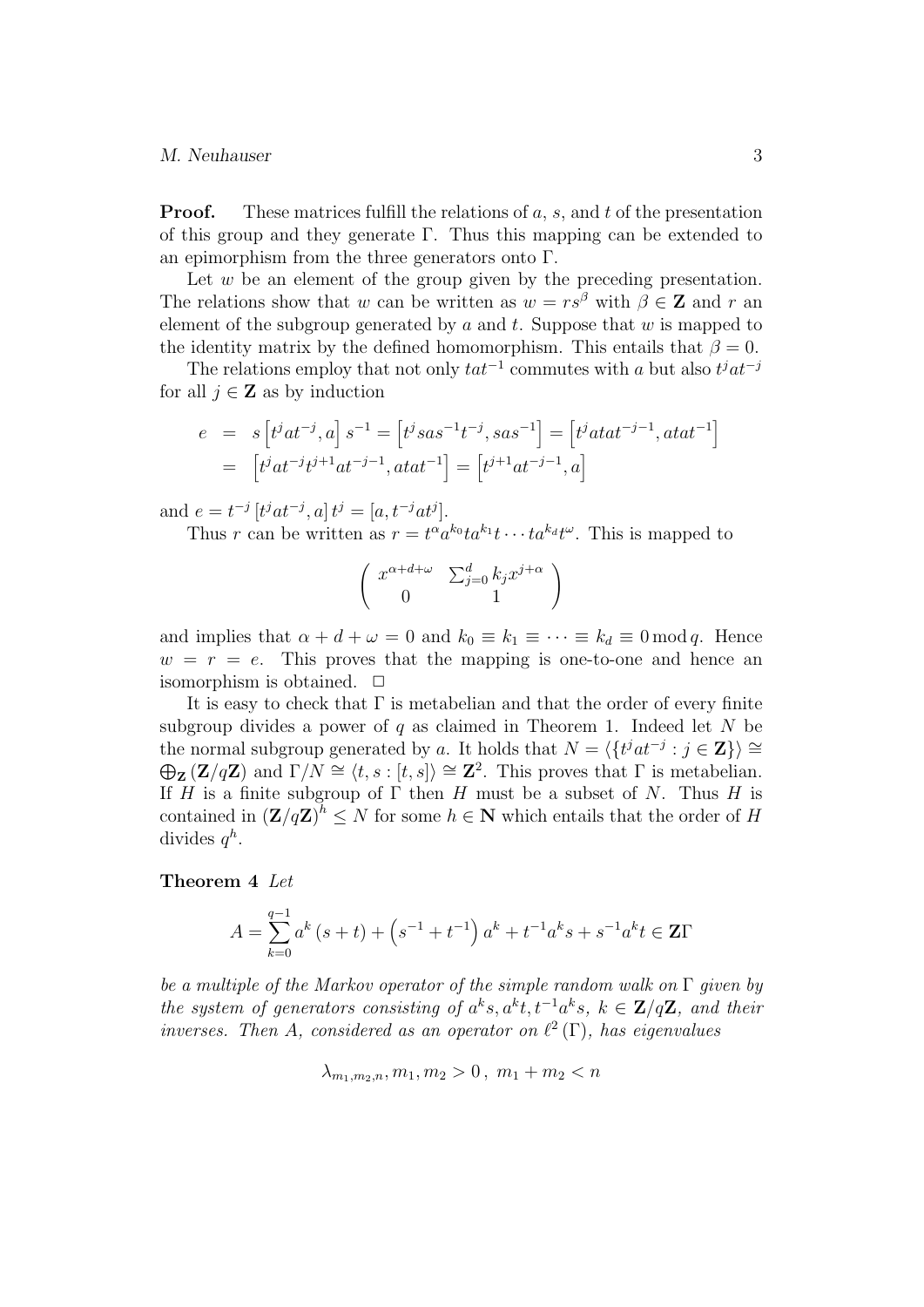given by

$$
\lambda_{m_1, m_2, n} = 2q \left( 4 \cos \left( \frac{\pi (m_1 - m_2)}{3n} \right) \cos \left( \frac{\pi (m_1 + 2m_2)}{3n} \right) \cos \left( \frac{\pi (2m_1 + m_2)}{3n} \right) - 1 \right)
$$

and the  $\Gamma$ -dimension of the eigenspaces corresponding to the eigenvalue  $\sigma$  is

$$
\dim_{\Gamma} \ker (A - \sigma e) = (q - 1)^{3} \sum_{n=2}^{\infty} \Lambda_{n}(\sigma) q^{-n}
$$

where

$$
\Lambda_n(\sigma) = |\{(m_1, m_2) : m_1, m_2 > 0, m_1 + m_2 < n, \lambda_{m_1, m_2, n} = \sigma\}|
$$

is the number of pairs  $(m_1, m_2)$  for which  $\lambda_{m_1, m_2, n} = \sigma$ .

**Proof.** For a proof of the explicit eigenvalues of  $(6q)^{-1}A$  see [2, Corollary 5.22] and note [2, Corollary 3.15] and that:

$$
\cos\left(\frac{2\pi(m_1 - m_2)}{3n}\right) + \cos\left(\frac{2\pi(m_1 + 2m_2)}{3n}\right) + \cos\left(\frac{2\pi(2m_1 + m_2)}{3n}\right)
$$
  
=  $2\left(\cos\left(\frac{\pi(m_1 - m_2)}{3n}\right)\right)^2 - 1 + 2\cos\left(\frac{\pi(m_1 + m_2)}{n}\right)\cos\left(\frac{\pi(m_1 - m_2)}{3n}\right)$   
=  $4\cos\left(\frac{\pi(m_1 - m_2)}{3n}\right)\cos\left(\frac{\pi(m_1 + 2m_2)}{3n}\right)\cos\left(\frac{\pi(2m_1 + m_2)}{3n}\right) - 1$ 

Observe that the spectral measure is pure point and its value at  $\sigma$  is in [2, Section 5.D] computed to be  $(q-1)^3 \sum_{n=2}^{\infty} \Lambda_n(\sigma) q^{-n}$  as every  $(m_1, m_2, n)$ with  $\lambda_{m_1,m_2,n} = \sigma$  contributes  $(q-1)^3 q^{-n}$ . Since this value is exactly the  $\ell^2$ -dimension of the corresponding eigenspace, the proof of the theorem is finished.  $\Box$ 

In general, it seems not trivial to determine all  $(u_1, u_2, v)$  for which  $\lambda_{u_1,u_2,v} = \lambda_{m_1,m_2,n}$ , where  $(m_1, m_2, n)$  is given. Obviously  $\lambda_{m_1,m_2,n} = \lambda_{cm_1,cm_2,cn}$ for each  $c \in \mathbb{N}$  and  $\lambda_{m_1,m_2,n} = \lambda_{m_2,m_1,n}$ . At least for  $\sigma = -2q$  the value  $\dim_{\Gamma} \ker (A - \sigma e)$  can be computed explicitly.

Corollary 5 There is an  $A \in \mathbb{Z}\Gamma$  such that for A considered as an operator  $A: \ell^2(\Gamma) \to \ell^2(\Gamma)$  holds:

dim<sub>\Gamma</sub> ker (A) = 
$$
\frac{2 (q - 1)}{(q^2 + 1) (q + 1)^2}
$$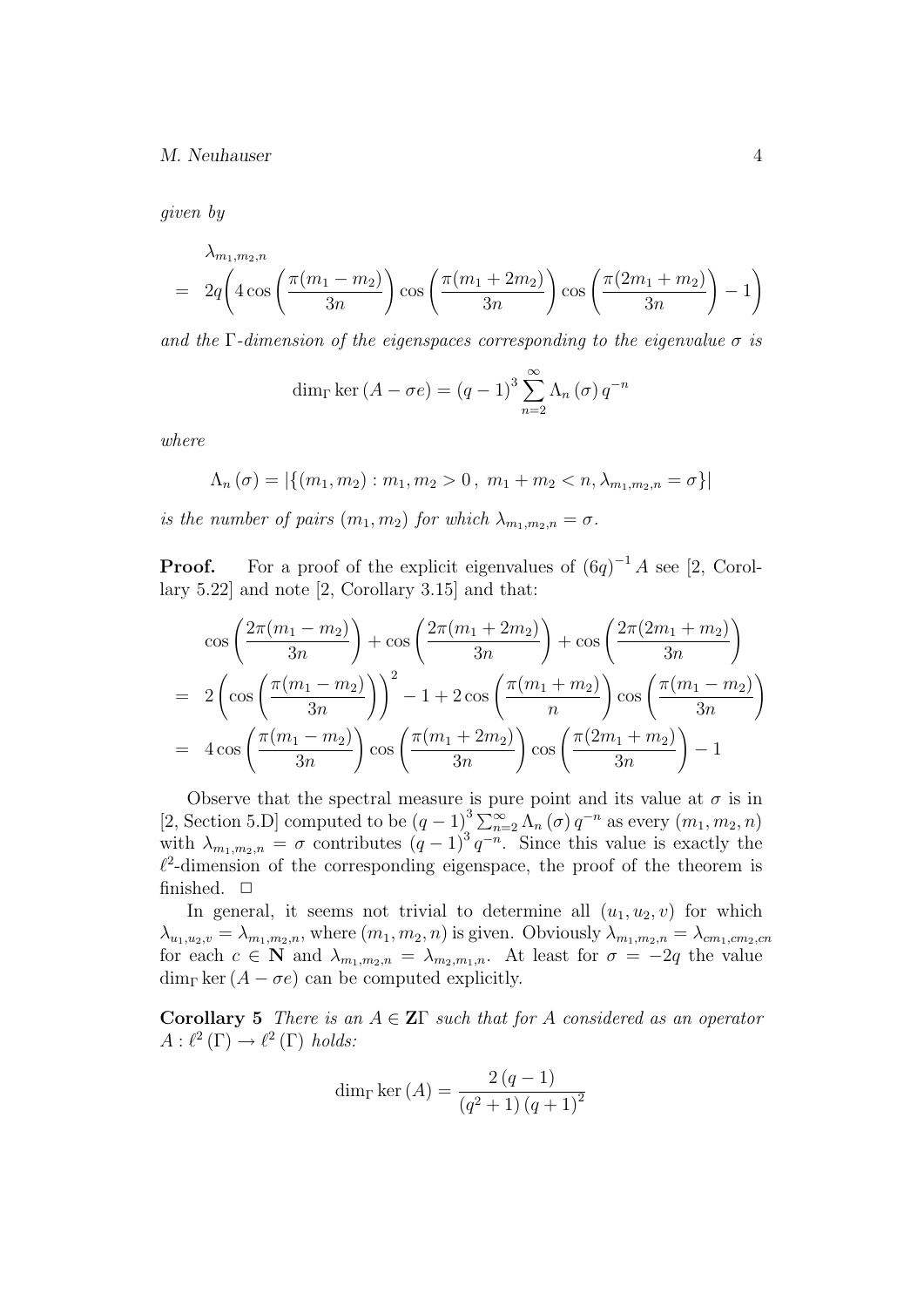**Proof.** Initially take A of Theorem 4 and  $\sigma = -2q$ .

It holds that  $\lambda_{m_1,m_2,n} = -2q$  if and only if  $m_1 - m_2$ ,  $m_1 + 2m_2$ , or  $2m_1 + m_2 \in 3n(1/2 + \mathbf{Z})$ . The conditions  $m_1, m_2 > 0$  and  $m_1 + m_2 < n$ imply  $|m_1 - m_2| < n$  and  $m_1 + 2m_2, 2m_1 + m_2 < 2n$ . Hence  $\lambda_{m_1, m_2, n} = -2q$ is equivalent to  $m_1 + 2m_2 = 3n/2$  or  $2m_1 + m_2 = 3n/2$ . Thus n must be even and in the first case  $m_1 = 3n/2 - 2m_2$  and in the second  $m_2 = 3n/2 - 2m_1$ . Consider now the first case. From the constraints  $m_1 + m_2 < n$  and  $m_1 > 0$ follows  $n/2 < m_2 < 3n/4$ . This entails  $0 < m_1 < n/2$ . Interchanging the indices 1 and 2 yields for the second case  $n/2 < m_1 < 3n/4$  and  $0 < m_2 <$  $n/2$ .

The number of pairs  $(m_1, m_2)$  fulfilling these conditions is  $\Lambda_n(-2q)$  $n/2 - 2$  if n is a multiple of 4 and  $\Lambda_n(-2q) = n/2 - 1$  if n is even but not a multiple of 4. From

$$
\sum_{n=1}^{\infty} \Lambda_{2n} (-2q) q^{-2n} = \sum_{n=1}^{\infty} 2nq^{-4n-2} + 2nq^{-4n-4}
$$

$$
= 2q^{-8} (q^{2} + 1) \sum_{n=1}^{\infty} nq^{-4n+4}
$$

$$
= \frac{2(q^{2} + 1)}{(q^{4} - 1)^{2}} = \frac{2}{(q^{2} + 1) (q^{2} - 1)^{2}}
$$

follows that:

$$
\dim_{\Gamma} \ker (A + 2qe) = \frac{2(q - 1)}{(q^2 + 1) (q + 1)^2}
$$

Replace now A by  $A + 2qe$ . This implies that 0 is in the spectrum of A and that  $\dim_{\Gamma} (\ker A) = \frac{\mathfrak{A}^{q-1}}{(q^2+1)(q+1)^2}$ .  $\Box$ 

This finishes the proof of Theorem 1.

### References

- [1] M. F. Atiyah. Elliptic operators, discrete groups and von Neumann algebras. In Colloque "Analyse et Topologie" en l'Honneur de Henri Cartan  $(Orsay, 1974)$ , pages 43–72. Astérisque, No. 32–33. Soc. Math. France, Paris, 1976.
- [2] Laurent Bartholdi, Markus Neuhauser, and Wolfgang Woess. Horocyclic products of trees. Journal of the European Mathematical Society, 10:771– 816, 2008.